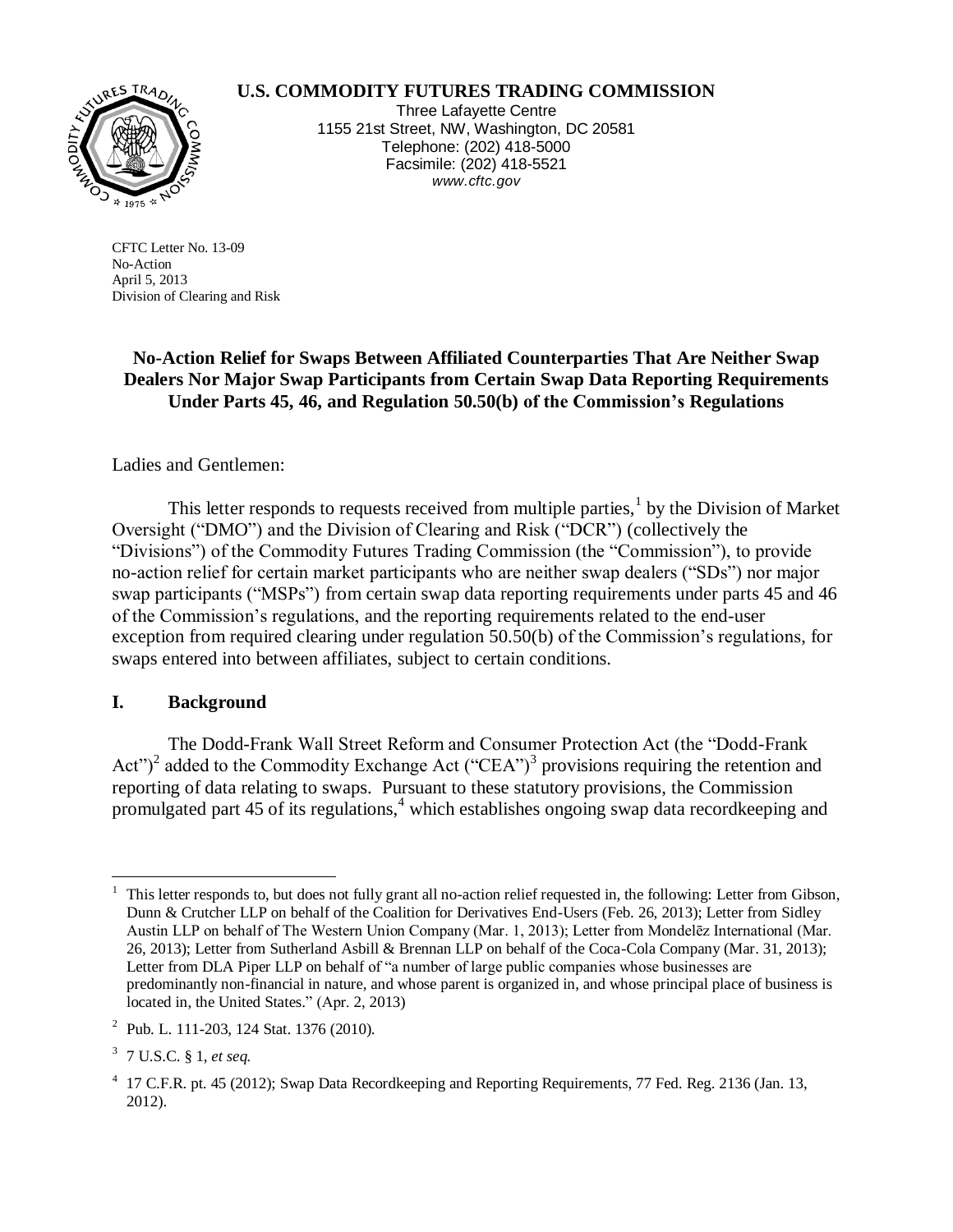reporting requirements, and part  $46<sup>5</sup>$  which establishes recordkeeping and reporting requirements for historical swaps. Part 45, among other requirements, sets forth obligations to report swap creation data (*i.e.,* data relating to the primary economic terms and confirmation of a swap) and certain swap continuation data to a swap data repository ("SDR"). 6 Part 46, among other requirements, sets forth obligations to report certain data for pre-enactment swaps (swaps entered into prior to July 21, 2010, the terms of which have not expired as of that date) and transition swaps (swaps entered into on or after July 21, 2010 and prior to the applicable compliance date for swap data reporting) to an SDR.

Pursuant to section  $2(h)(7)$  of the CEA and  $\S$  50.50 of the Commission's regulations, counterparties to a swap that is subject to the clearing requirement<sup>7</sup> may elect the end-user exception from required clearing provided that one of the two counterparties is not a financial entity, as defined in section  $2(h)(7)(C)$  of the CEA, and the non-financial counterparty otherwise meets the requirements of § 50.50 of the Commission's regulations. Thus, the end-user exception from required clearing may be elected for swaps that are entered into between two non-financial entities, or between a non-financial entity and a financial entity. As a further condition to electing the end-user exception, § 50.50(b) requires that the reporting counterparty, as determined in accordance with § 45.8, report certain information, pertaining to the non-financial entity, to a registered SDR (or if no registered SDR is available to receive the information, to the Commission) including a notice of the election of the exception.

On April 1, 2013, the Commission adopted final rules that provide a clearing exemption for swaps between certain affiliated entities, subject to several conditions.<sup>8</sup> While affiliated counterparties, as defined in § 50.52(a) of the final rules, that are either financial entities or nonfinancial entities may elect the inter-affiliate exemption from required clearing, the Commission anticipates that the inter-affiliate exemption primarily will be elected where both of the swap counterparties are financial entities, and thus are not eligible to claim the end-user exception under  $\hat{\S}$  50.50.<sup>9</sup> Among other conditions, the inter-affiliate exemption requires the reporting counterparty, as determined in accordance with § 45.8, to report certain information, pertaining to both affiliated counterparties, to a registered SDR (or if no registered SDR is available to

 $\overline{a}$ 5 Swap Data Recordkeeping and Reporting Requirements: Pre-Enactment and Transition Swaps, 77 Fed. Reg. 35200 (Jun. 12, 2012) (to be codified at 17 C.F.R. pt. 46).

<sup>6</sup> *See* 17 C.F.R. §§ 45.3 (creation data) and 45.4 (continuation data).

<sup>&</sup>lt;sup>7</sup> See section  $2(h)(1)(A)$  of the CEA and Part 50 of the Commission's regulations.

<sup>8</sup> Clearing Exemption for Swaps Between Certain Affiliated Entities (Apr. 1, 2013), available at http://www.cftc.gov/ucm/groups/public/@newsroom/documents/file/federalregister040113.pdf.

<sup>&</sup>lt;sup>9</sup> Given the additional conditions required under the inter-affiliate exemption from required clearing pursuant § 50.52, unless a non-financial entity is using intra-group swaps for purposes other than hedging or mitigating commercial risk, such non-financial entity is more likely to use the end-user exception pursuant to § 50.50 from required clearing, rather than the inter-affiliate exemption from required clearing, when electing not to clear its intra-group swaps.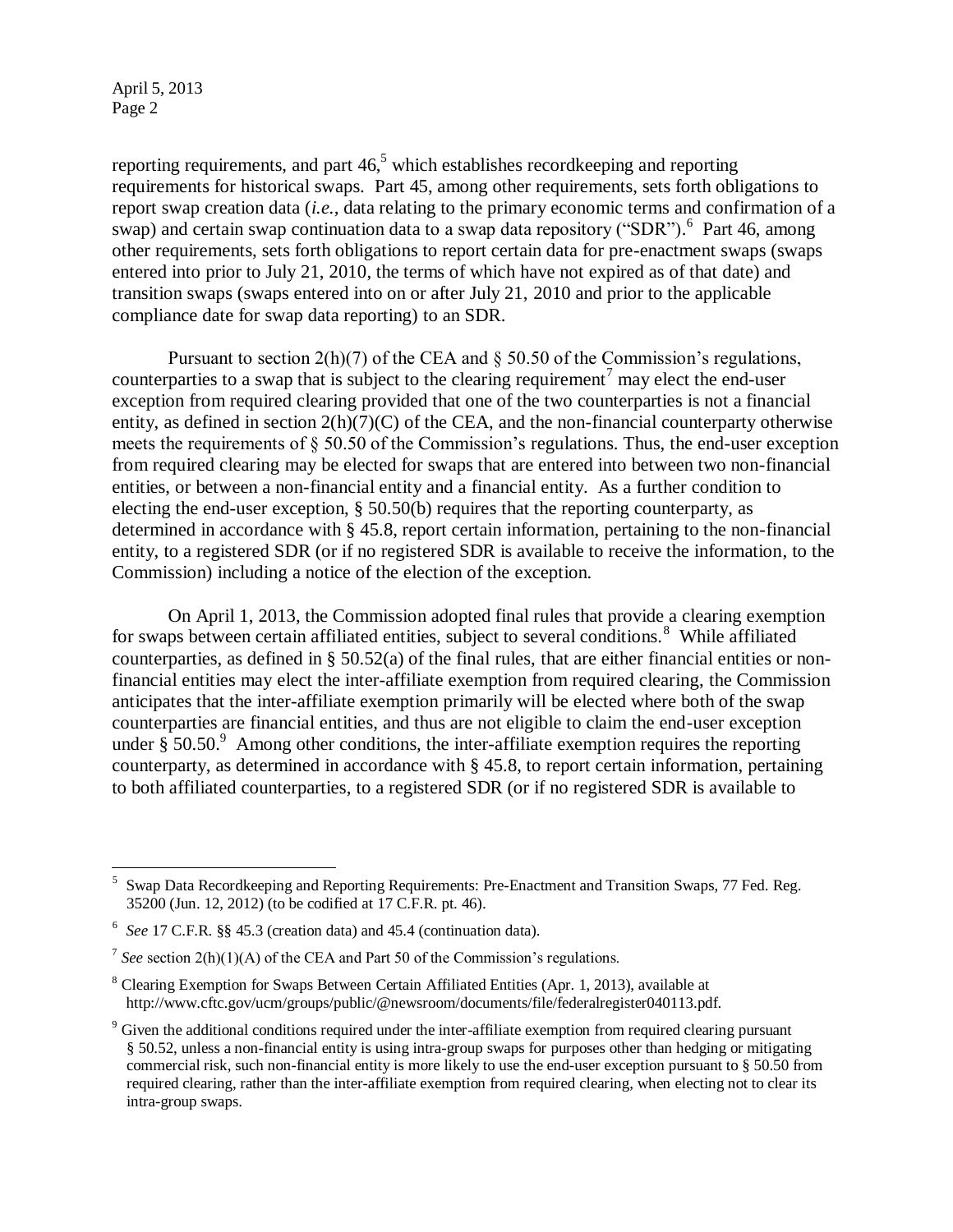$\overline{a}$ 

receive the information, to the Commission) including a notice of the election of the exemption.<sup>10</sup>

The relief described in this letter provides additional conditional relief to certain entities other than SDs or MSPs with respect to certain swaps entered into between affiliated entities.

#### **II. Requests for No-Action Relief**

The Divisions have received multiple requests from market participants to provide noaction relief from swap data reporting obligations provided in parts 45 and 46 of the Commission's regulations and the reporting requirements related to the end-user exception from required clearing under regulation 50.50(b), for swaps between affiliates within the same corporate group ("intra-group swaps"). Market participants have submitted that such intra-group swaps are used only for managing risk within a corporate group, and therefore do not increase overall systemic risk or warrant the same reporting requirements as external swaps (*i.e.*, swaps with unaffiliated entities) ("outward-facing swaps"). In addition, certain market participants have reported that compliance with parts 45 and 46 of the Commission's reporting rules for intra-group swaps is proving difficult and extremely costly for market participants that lack the resources and dedicated staff of more sophisticated financial entities such as SDs and MSPs.

Accordingly, subject to the terms and conditions set forth below, the Divisions are granting conditional no-action relief to certain entities other than SDs or MSPs from certain reporting obligations under part 45 and part 46 of the Commission's regulations and the reporting requirements related to the end-user exception from required clearing under regulation 50.50(b) with respect to certain intra-group swaps.

As described in section III.A below, the Divisions are granting conditional no-action relief from certain requirements of part 45 and the reporting requirements related to the end-user exception from required clearing under regulation 50.50(b) for certain intra-group swaps involving wholly-owned affiliates. For reporting counterparties that do not qualify for the relief described in section III.A below, the Divisions are granting alternative relief for intra-group swaps involving majority-owned affiliates, which will permit qualifying reporting counterparties to report certain intra-group swaps on a quarterly basis under part 45 and regulation 50.50(b), as described in section III.B below.

In addition, DMO is granting no-action relief from reporting obligations under part 46 of the Commission's regulations for all reporting counterparties and transactions that satisfy certain conditions listed in either sections III.A or III.B below, as described in section IV below.<sup>11</sup>

<sup>&</sup>lt;sup>10</sup> The reporting requirements under § 50.52(c) are nearly identical to the reporting requirements of § 50.50(b), except that the information required to be reported under the final rules adopting the inter-affiliate exemption pertains to both affiliate counterparties. Reporting pursuant to  $\S$  50.52(c) begins 60 days after the final rulemaking is published in the Federal Register.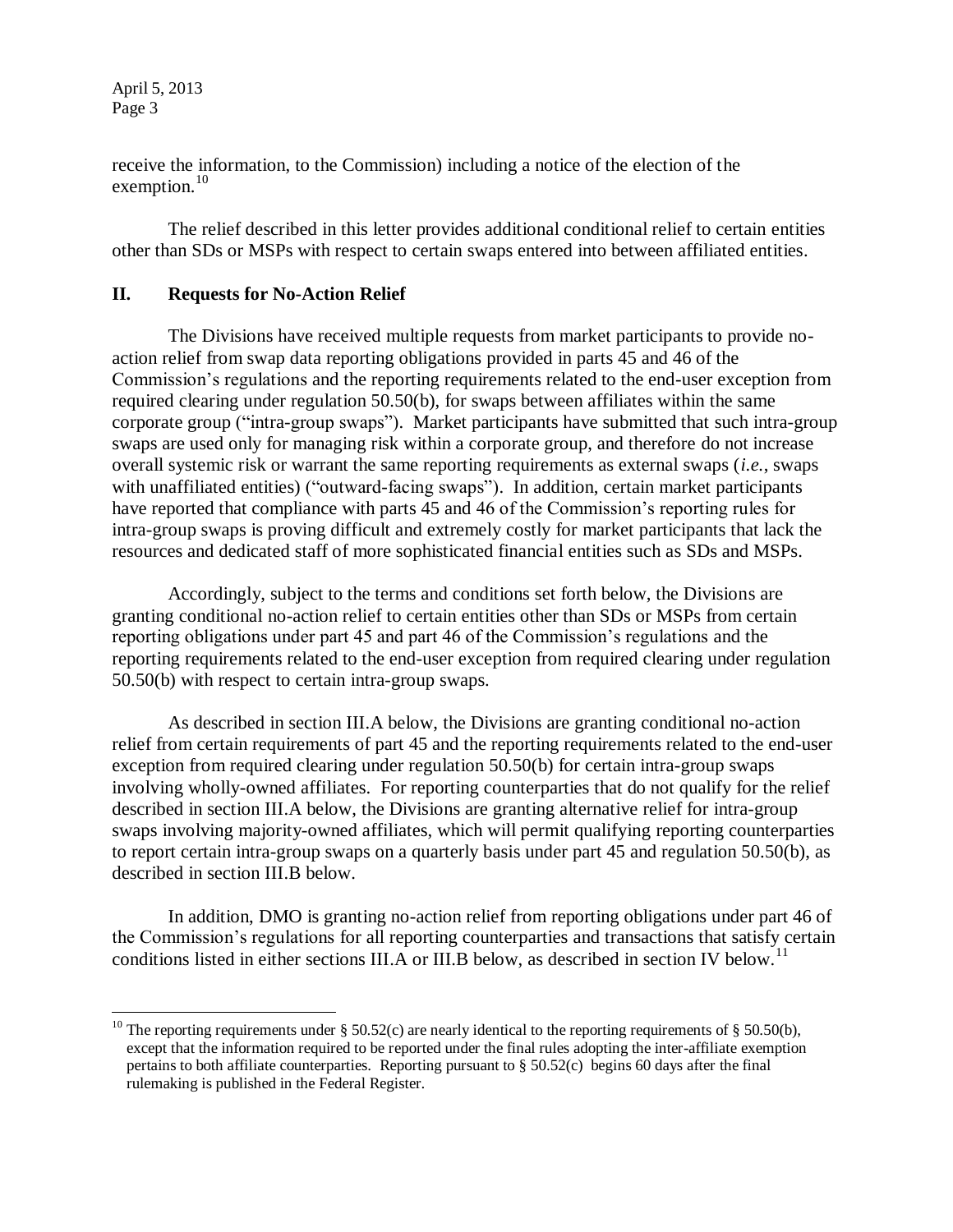$\overline{a}$ 

The relief described in this letter does not apply to any swaps for which swap counterparties elect the exemption from required clearing pursuant to the terms of regulation 50.52. Such swaps are required to be reported to an SDR under regulation 50.52(c), and by implication, part 45.

## **III. Part 45 and Regulation 50.50(b) Relief**

## A. Relief for Non-SD/MSPs from Reporting of Intra-Group Swaps Involving Wholly-Owned Subsidiaries under Part 45 and Regulation 50.50(b)

The Divisions will not recommend that the Commission commence an enforcement action against a "reporting counterparty," as defined in part 45 of the Commission's regulations, for failure to comply with its obligations to report data for certain intra-group swaps to an SDR pursuant to §§ 45.3(d)(1), 45.3(d)(3), 45.4(c)(1)(ii), 45.4(c)(2)(ii), 45.5, or 50.50(b) of the Commission's regulations, $^{12}$  subject to each of the following conditions:

- 1. This relief is limited to swaps between affiliated counterparties where (i) one affiliated counterparty, directly or indirectly, holds a 100% ownership interest in the other counterparty, and the affiliated counterparty that holds the 100% ownership interest in the other counterparty reports its financial statements on a consolidated basis under Generally Accepted Accounting Principles or International Financial Reporting Standards, and such consolidated financial statements include the financial results of the 100%-owned counterparty; or (ii) a third party, directly or indirectly, holds a 100% ownership interest in both affiliated counterparties, and the third party reports its financial statements on a consolidated basis under Generally Accepted Accounting Principles or International Financial Reporting Standards, and such consolidated financial statements include the financial results of both of the affiliated counterparties. For purposes of this condition, an affiliated counterparty or third party directly or indirectly holds a 100% ownership interest if it directly or indirectly holds 100% of the equity securities of an entity, or the right to receive upon dissolution, or the contribution of, 100% of the capital of a partnership.
- 2. This relief does not apply to any swap entered into by an affiliated counterparty that is (i) a swap dealer or a major swap participant;<sup>13</sup> (ii) affiliated with a swap dealer or

Relief from § 50.50(b) is not necessary in this context because reporting obligations under part 46 only apply to swaps entered into prior to April 10, 2013, which is prior to any relevant compliance date for a market participant to elect an exception or exemption from required clearing.

<sup>&</sup>lt;sup>12</sup> This relief applies only with respect to §§ 45.3(d)(1), 45.3(d)(3), 45.4(c)(1)(ii), 45.4(c)(2)(ii), 45.5, and 50.50(b) of the Commission's regulations. It does not apply to any other regulation, including but not limited to, the recordkeeping requirements under §§ 45.2 and 45.6 of the Commission's regulations.

<sup>&</sup>lt;sup>13</sup> For purposes of this letter, the terms "swap dealer" and "major swap participant" are defined in CEA section 1a and § 1.3 of the Commission's regulations.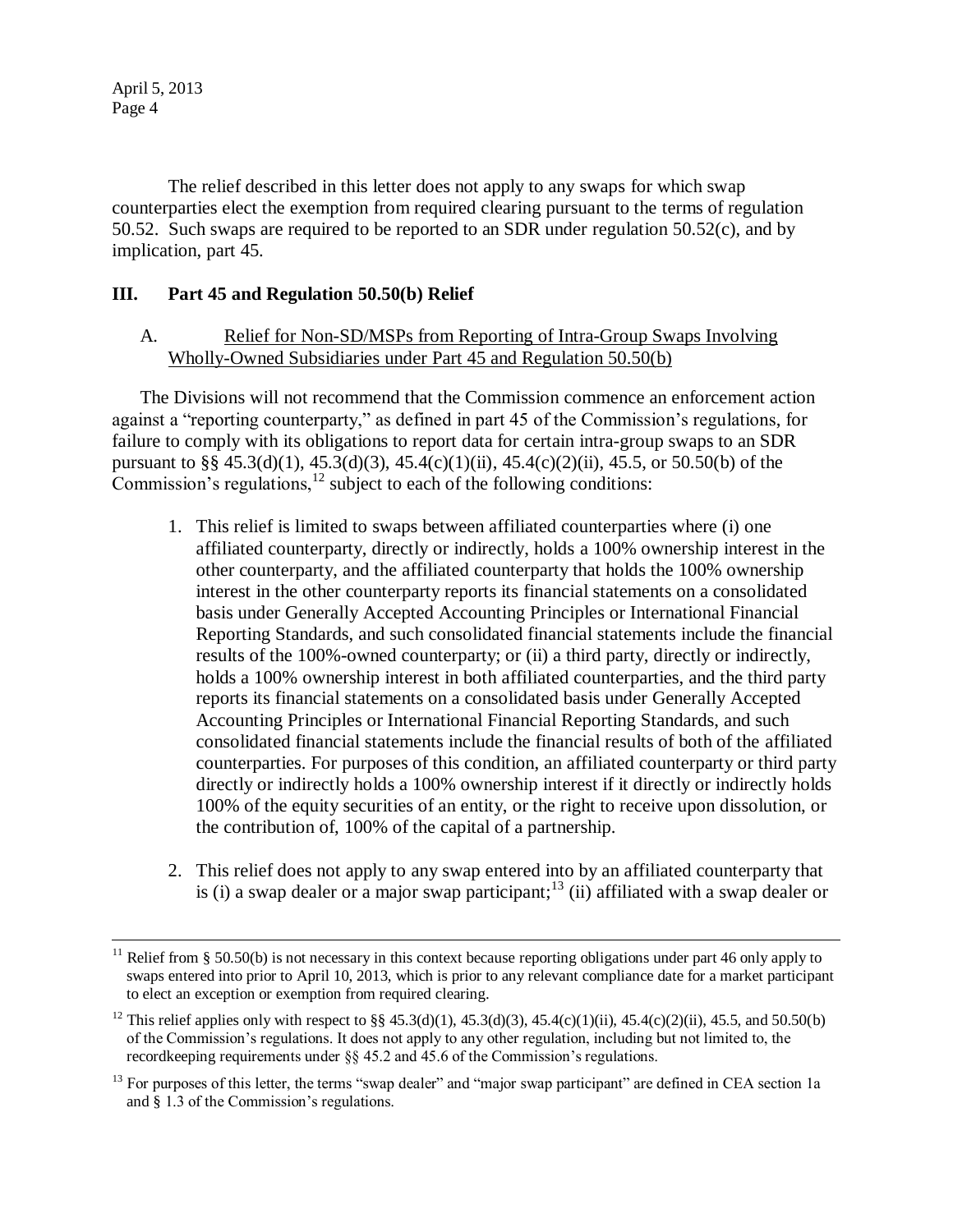a major swap participant;  $14$  or (iii) affiliated with a financial company that has been designated as systemically important by the Financial Stability Oversight Council pursuant to section 113 of the Dodd-Frank Act.

- 3. This relief does not apply to any swap executed on or pursuant to the rules of a designated contract market, a swap execution facility, a foreign board of trade that is either registered with the Commission pursuant to section 4(b) of the CEA and part 48 of the Commission's regulations or operating pursuant to no-action relief granted by the staff of the Commission, a trading facility,<sup>15</sup> or any other trading platform where the orders of the affiliated counterparties may be exposed to potential execution against unaffiliated counterparties.
- 4. This relief does not apply to any swap that either affiliated counterparty submits for clearing to a derivatives clearing organization.
- 5. This relief does not apply to any swap for which both affiliated counterparties elect the exemption from required clearing pursuant to § 50.52. The reporting requirements of § 50.52(c) and the applicable part 45 requirements shall apply to all such swaps.<sup>16</sup>
- 6. All swaps entered into between either one of the affiliated counterparties and an unaffiliated counterparty (regardless of the location of the affiliated counterparty) must be reported to an SDR registered with the Commission, pursuant to, or as if pursuant to, parts 43, 45, and 46 of the Commission's regulations.<sup>17</sup>
- 7. A reporting counterparty relying on this relief must maintain records of all swap data as required by part 45 of the Commission's regulations. In addition, the reporting counterparty must maintain, as part of such records, internally generated swap identifiers for each swap subject to this relief.<sup>18</sup> The reporting counterparty must

 $\overline{a}$  $14$  In effect, this condition requires that the affiliated counterparties are not part of a corporate group that includes an affiliate that is a swap dealer or a major swap participant.

<sup>&</sup>lt;sup>15</sup> For purposes of this letter, "trading facility" is defined in CEA section 1a.

<sup>&</sup>lt;sup>16</sup> Clearing Exemption for Swaps Between Certain Affiliated Entities (Apr. 1, 2013), available at http://www.cftc.gov/ucm/groups/public/@newsroom/documents/file/federalregister040113.pdf.

 $17$  Staff clarifies that if the unaffiliated counterparty is the required reporting party under part 45 then the affiliated counterparty may rely on the unaffiliated counterparty to report.

 $18$  Such internally generated swap identifiers must be sufficient to identify each swap uniquely, and thereby facilitate the aggregation of all data regarding each swap into a single data record that can track the swap over the course of its existence. Such identifier must be an alphanumeric code which is unique in relation to all other such codes generated and assigned to any swaps that are (i) not reported to an SDR in reliance on the no-action relief described section III.A of this letter, and (ii) entered into by the reporting counterparty or any of its affiliated entities. Such internally generated swap identifier will act in lieu of a unique swap identifier ("USI") described in § 45.5 of the Commission's regulations. If, however, a swap that is not reported to an SDR in reliance on this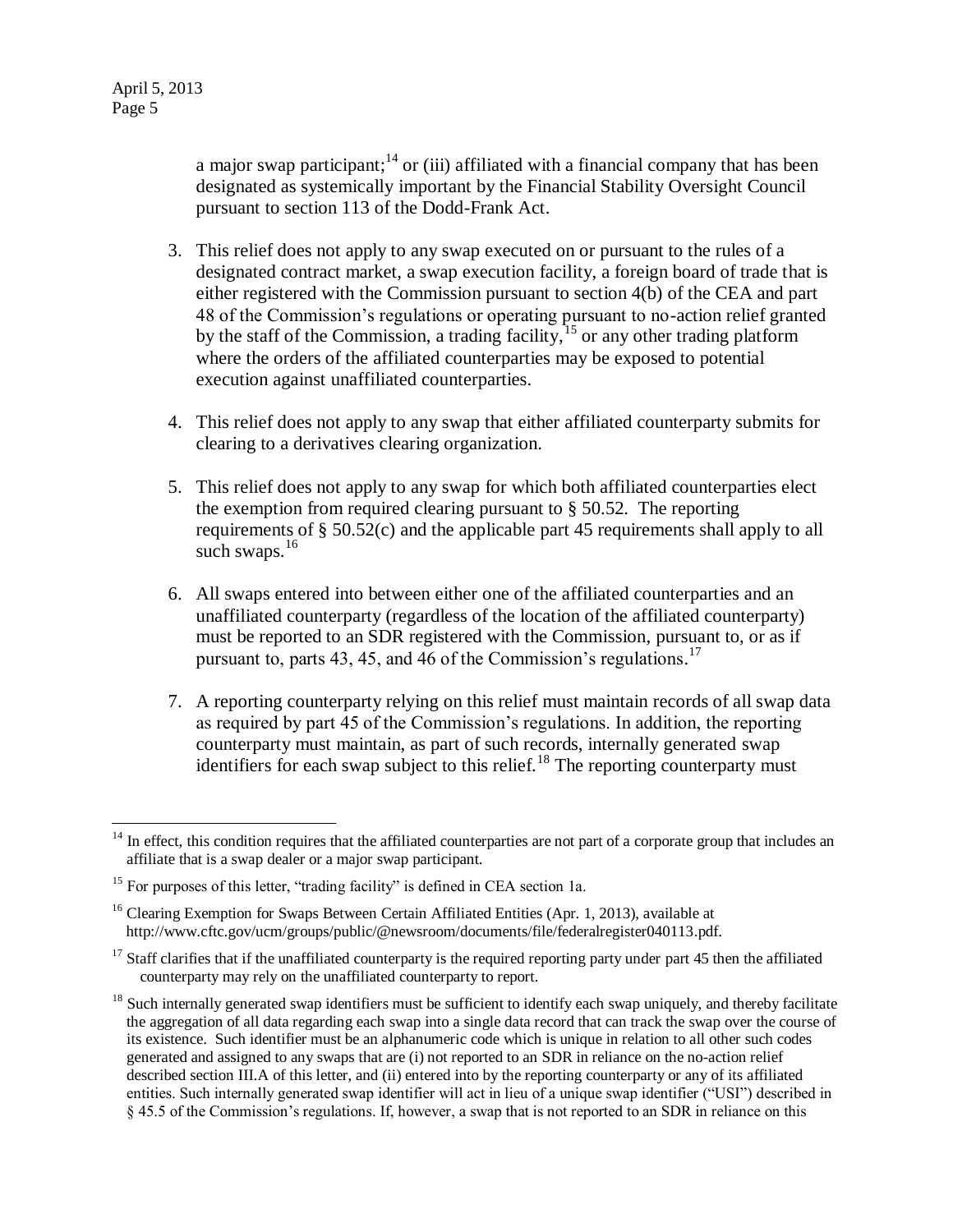$\overline{a}$ 

make all such records available to the Commission for inspection and production promptly upon request, in a reportable form pursuant to §§ 45.2 and 45.6 of the Commission's regulations,  $\frac{19}{19}$  or any other form or manner as may be requested by Commission staff.

#### B. Quarterly Reporting Relief for Non-SD/MSPs from Reporting of Intra-Group Swaps Involving Majority-Owned Subsidiaries under Part 45 and Regulation 50.50(b)

The Divisions will not recommend that the Commission commence an enforcement action against a "reporting counterparty," as defined in part 45 of the Commission's regulations, for failure to comply with its obligations to report data for certain intra-group swaps to an SDR pursuant to §§ 45.3(d)(1), 45.3(d)(3), 45.4(c)(1)(ii), 45.4(c)(2)(ii), or 50.50(b) of the Commission's regulations,  $20$  within the time frames set forth in such regulations, subject to each of the following conditions:

- 1. This relief is limited to swaps between affiliated counterparties where (i) one affiliated counterparty, directly or indirectly, holds a majority ownership interest in the other counterparty, and the affiliated counterparty that holds the majority ownership interest in the other counterparty reports its financial statements on a consolidated basis under Generally Accepted Accounting Principles or International Financial Reporting Standards, and such consolidated financial statements include the financial results of the majority-owned counterparty; or (ii) a third party, directly or indirectly, holds a majority ownership interest in both affiliated counterparties, and the third party reports its financial statements on a consolidated basis under Generally Accepted Accounting Principles or International Financial Reporting Standards, and such consolidated financial statements include the financial results of both of the affiliated counterparties. For purposes of this condition, an affiliated counterparty or third party directly or indirectly holds a majority ownership interest if it directly or indirectly holds a majority of the equity securities of an entity, or the right to receive upon dissolution, or the contribution of, a majority of the capital of a partnership.
- 2. This relief does not apply to any swap entered into by an affiliated counterparty that is (i) a swap dealer or a major swap participant; (ii) affiliated with a swap dealer or a major swap participant; or (iii) affiliated with a financial company that has been designated as systemically important by the Financial Stability Oversight Council pursuant to section 113 of the Dodd-Frank Act.

relief must be reported to an SDR in the future (by requirement of the Commission or otherwise), the reporting counterparty will be required to obtain a USI for that swap pursuant to § 45.5.

<sup>19</sup> *See* 17 C.F.R. §§ 45.2 and 45.6, Swap Data Recordkeeping and Reporting Requirements, 77 Fed. Reg. 2136, 2198-2199, 2204-2207 (Jan. 13, 2012).

<sup>&</sup>lt;sup>20</sup> This relief applies only with respect to §§ 45.3(d)(1), 45.3(d)(3), 45.4(c)(1)(ii), 45.4(c)(2)(ii), and 50.50(b) of the Commission's regulations. It does not apply to any other regulation, including but not limited to, the recordkeeping requirements under §§ 45.2, 45.5, and 45.6 of the Commission's regulations.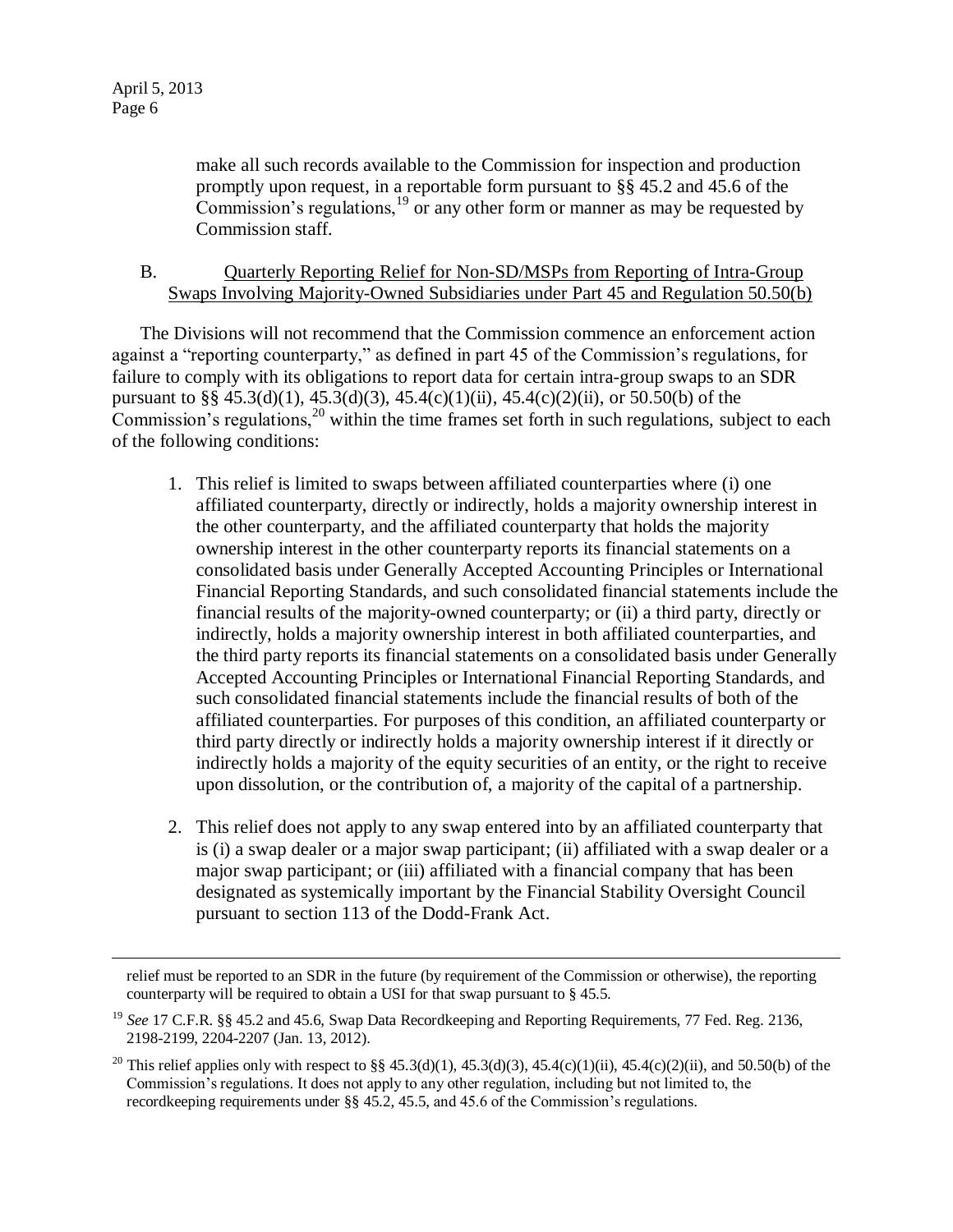- 3. This relief does not apply to any swap executed on or pursuant to the rules of a designated contract market, a swap execution facility, a foreign board of trade that is either registered with the Commission pursuant to section 4(b) of the CEA and part 48 of the Commission's regulations or operating pursuant to no-action relief granted by the staff of the Commission, a trading facility, or any other trading platform where the orders of the affiliated counterparties may be exposed to potential execution against unaffiliated counterparties.
- 4. This relief does not apply to any swap that either affiliated counterparty submits for clearing to a derivatives clearing organization.
- 5. This relief does not apply to any swap for which both affiliated counterparties elect the exemption from required clearing pursuant to § 50.52. The reporting requirements of  $\S$  50.52(c) and the applicable part 45 requirements shall apply to all such swaps.
- 6. All swaps entered into between either one of the affiliated counterparties and an unaffiliated counterparty (regardless of the location of the affiliated counterparty) must be reported to an SDR registered with the Commission, pursuant to, or as if pursuant to, parts 43, 45, and 46 of the Commission's regulations.<sup>21</sup>
- 7. A reporting counterparty relying on this relief must maintain records of all swap data as required by part 45 of the Commission's regulations and, in addition, must make such records available to the Commission for inspection and production promptly upon request, in a reportable form pursuant to §§ 45.2, 45.5 and 45.6 of the Commission's regulations, or any other form or manner as may be requested by Commission staff. $22$
- 8. This relief does not apply to any swap that is required to be reported pursuant to part 43 of the Commission's regulations.<sup>2</sup>
- 9. A reporting counterparty relying on this relief must report all swap data to an SDR as described in part 45 of the Commission's regulations, no later than 30 days following the end of each fiscal quarter. $^{24}$

 $\overline{a}$  $21$  Staff clarifies that if the unaffiliated counterparty is the required reporting party under part 45 then the affiliated counterparty may rely on the unaffiliated counterparty to report.

<sup>&</sup>lt;sup>22</sup> See 17 C.F.R. §§ 45.2, 45.5, and 45.6, Swap Data Recordkeeping and Reporting Requirements, 77 Fed. Reg. 2136, 2198-2199, 2204-2207 (Jan. 13, 2012).

<sup>&</sup>lt;sup>23</sup> See Real-Time Public Reporting of Swap Transaction Data, 77 Fed. Reg. 1182 (Jan. 9, 2012).

 $^{24}$  This quarterly reporting condition will commence on June 30, 2013. A reporting counterparty subject to this condition must make an initial quarterly report within 30 days after the end of the first fiscal quarter ending on or after June 30, 2013, and such report must include all swap transaction data required to be reported under part 45 for the period between April 10, 2013 and the end of such fiscal quarter. Subsequent quarterly reports must be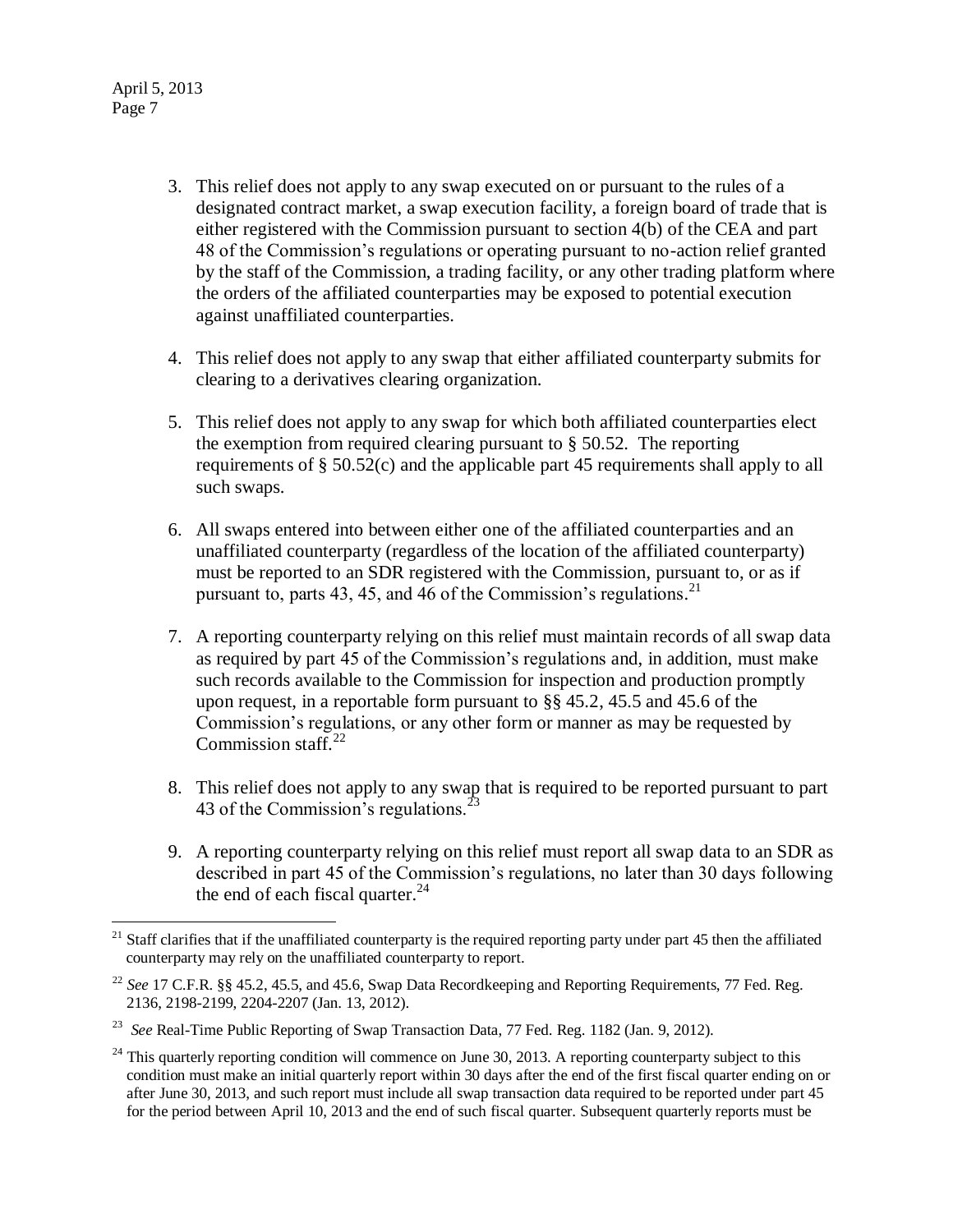#### **IV. Relief from Part 46 Reporting of Intra-Group Swaps**

DMO will not recommend that the Commission commence an enforcement action against a "reporting counterparty," as defined in part 46 of the Commission's regulations, for failure to comply with its obligations to report pre-enactment or transition swap data to an SDR as required by §§ 46.3(a) or 46.3(b) of the Commission's regulations,<sup>25</sup> subject to each of the following conditions:

- 1. In order to rely on this relief for a particular swap, the reporting counterparty must satisfy conditions 1-4 listed in section III.A of this letter, or alternatively, conditions 1-4 listed in section III.B of this letter.
- 2. A reporting counterparty relying on this part 46 relief must maintain records of all preenactment and transition swap data as required by part 46 of the Commission's regulations, and in addition, must make such records available to the Commission for inspection and production promptly upon request, in a reportable form pursuant to  $\S$  46.2 of the Commission's regulations, or any other form as may be requested by Commission staff. 26

## **V. Conclusion**

 $\overline{a}$ 

This letter and the no-action positions taken herein represent the views of the Divisions only, and do not necessarily represent the positions or views of the Commission or of any other division or office of the Commission's staff. Should the Commission promulgate rules in the future that are in conflict with any no-action relief granted in this letter, any such rules will supersede this letter. The no-action positions taken herein do not excuse affected persons from compliance with real-time public reporting obligations under part 43 of the Commission's regulations, or any other applicable requirements of the CEA or the regulations thereunder. As with all no-action letters, the Divisions retain the authority to, in their discretion, further condition, modify, suspend, terminate or otherwise restrict the terms of the no-action relief provided in this letter.

The no-action relief provided herein contains a collection of information, as that term is defined in the Paperwork Reduction Act. Therefore, a control number for the collection must be obtained from the Office of Management and Budget ("OMB"). In accordance with 44 U.S.C. §

completed no later than 30 days following the end of each fiscal quarter, and include all part 45 swap transaction data for the most recently completed fiscal quarter.

<sup>&</sup>lt;sup>25</sup> This relief applies only with respect to §§ 46.3(a) and 46.3(b) of the Commission's regulations. Sections 46.3(a) and 46.3(b) require pre-enactment and transition swap data to be reported to an SDR. The relief provided by section IV herein does not apply to any other regulation, including but not limited to the recordkeeping requirements under § 46.2 of the Commission's regulations.

<sup>26</sup> *See* Swap Data Recordkeeping and Reporting Requirements: Pre-Enactment and Transition Swaps, 77 Fed. Reg. 35200, 35227-35228 (Jun. 12, 2012) (§ 46.2, to be codified at 17 C.F.R. § 46.2).